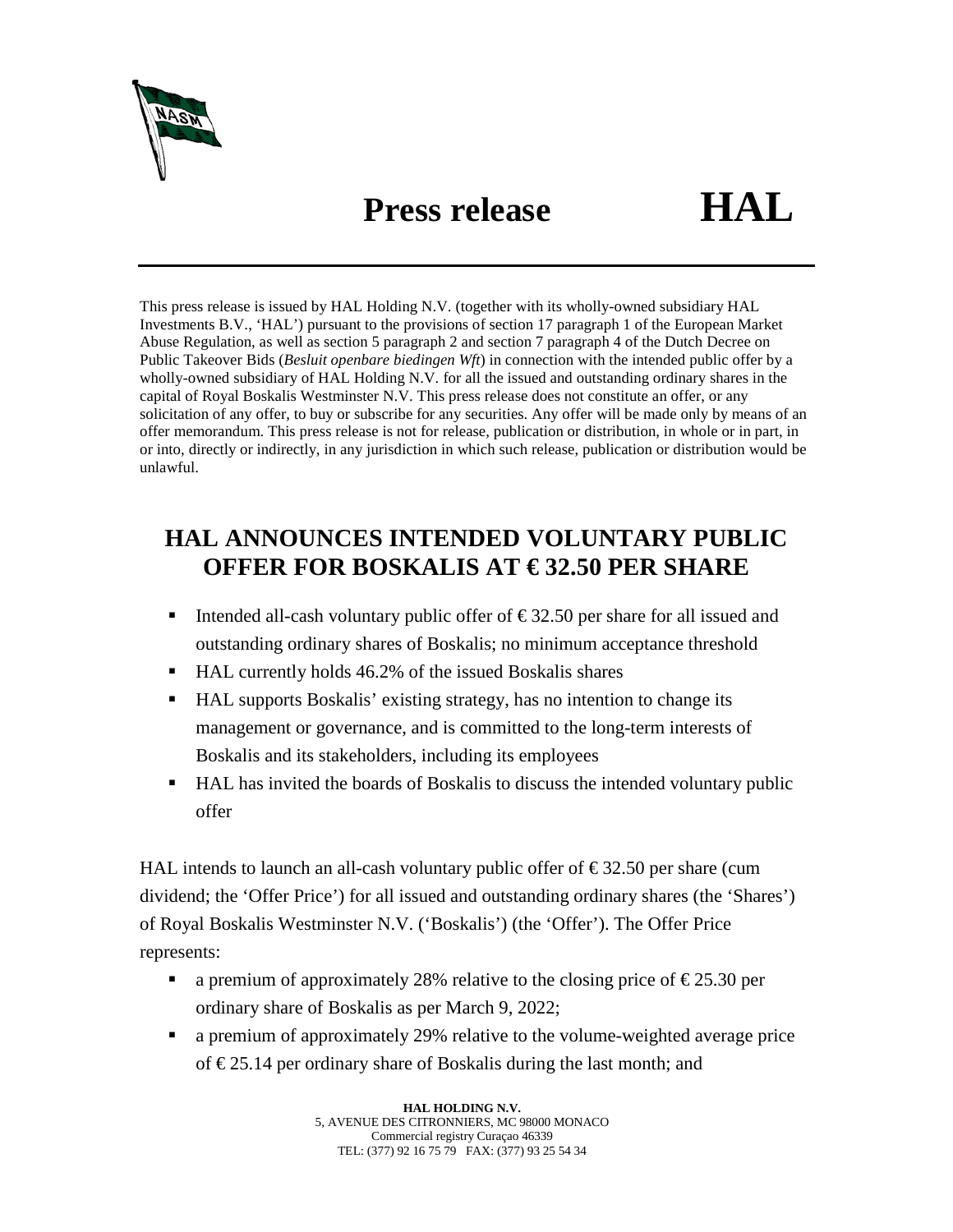

 a premium of approximately 28% relative to the volume-weighted average price of €25.46 per ordinary share of Boskalis during the last 3 months.

The Offer Price per Share represents an implied equity value for 100% of Boskalis on a fully diluted basis of  $\epsilon$ 4.2 billion.

HAL has been a shareholder of Boskalis since 1989, and currently holds 46.2% of the shares in the issued share capital of Boskalis. It is HAL's assessment that the current public listing offers limited added value to Boskalis, and does not outweigh the costs and other disadvantages of the listing. HAL believes that given Boskalis' business characteristics, the long-term nature of its larger projects (typically spanning multiple years) and the cyclicality of its underlying markets, Boskalis could benefit from private ownership with a long-term investment horizon, and that such private ownership could also enhance M&A opportunities.

HAL supports Boskalis' existing strategy, and has no intention to change its management or governance. HAL is committed to the long-term interests of Boskalis and its business, taking into account the interests of its stakeholders, including its employees. HAL does not envisage reductions of Boskalis' workforce as a direct consequence of the Offer or completion thereof.

On March 8, 2022, HAL informed Boskalis with respect to the Offer. HAL fully appreciates that the boards of Boskalis will need to evaluate all components of the proposed transaction before taking a definitive position in respect of the Offer. HAL has invited Boskalis to meet at short notice with a view to further discuss the proposed Offer.

Mr. J.N. van Wiechen, member of the supervisory board of Boskalis and member of the executive board of HAL, has not participated and will not participate in any deliberations and decision making by the supervisory board of Boskalis in respect of the Offer or any actions of Boskalis in connection therewith.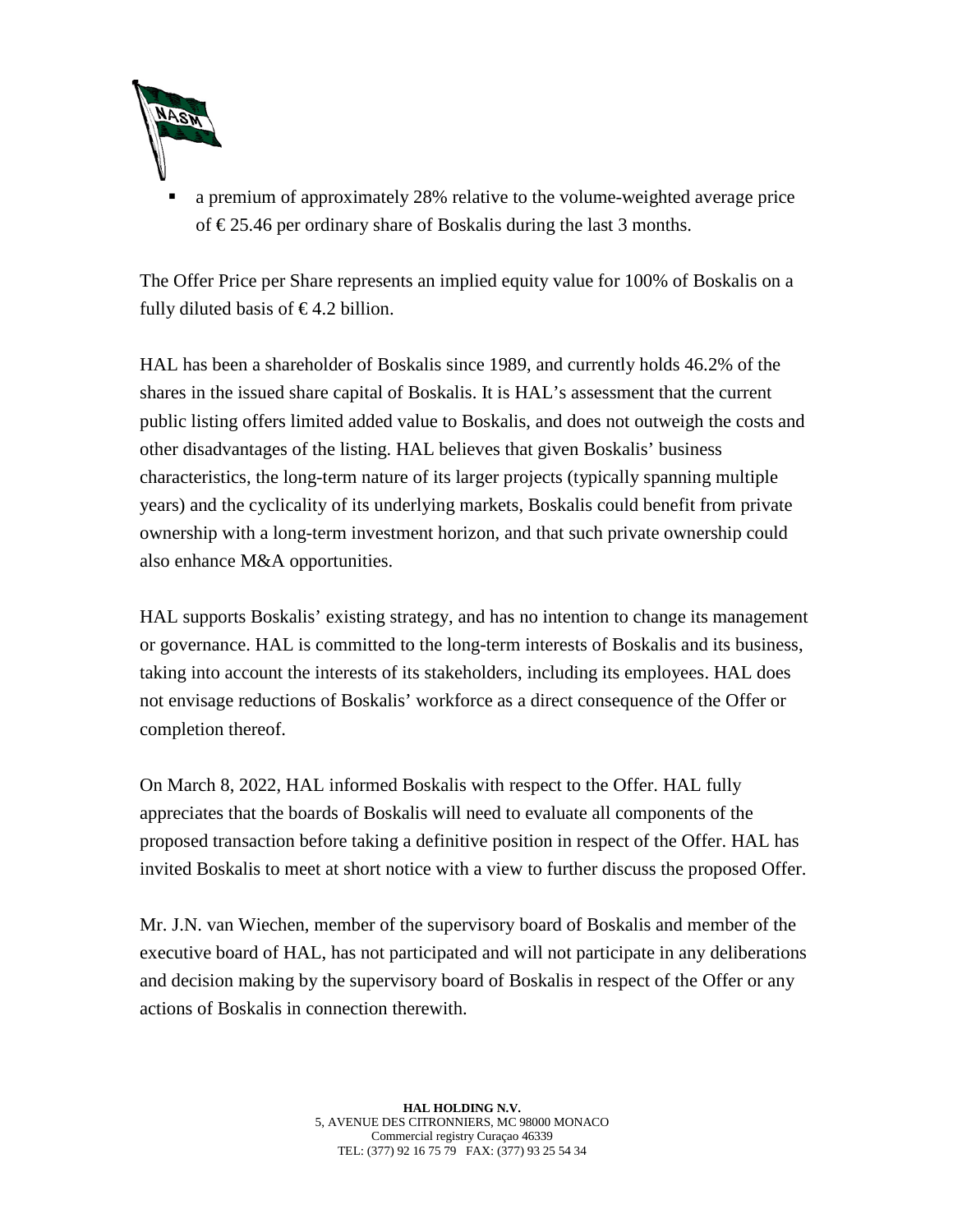

The commencement of the Offer will be conditional on (i) the Dutch Authority for the Financial Markets ('AFM') having approved the offer memorandum, (ii) trading in the Shares on Euronext Amsterdam not having been suspended or ended, (iii) no order, stay, judgment or decree having been issued prohibiting the making of the Offer, and (iv) no material adverse change having occurred. Furthermore the Offer, when made, will be subject to, among others, HAL having obtained the requisite regulatory and competition clearances and no material adverse change having occurred.

The Offer will not be subject to a minimum acceptance threshold.

HAL will finance the intended Offer from its available cash resources.

The full details of the Offer, when made, will be included in an offer memorandum that will be made available to all Boskalis shareholders. HAL anticipates that the Offer will be presented to Boskalis shareholders within 2 to 3 months from the date hereof. HAL expects to obtain the requisite regulatory and competition clearances in Q3 of 2022. If HAL holds at least 95% of the Shares, it intends to cause the termination of the listing of the Shares on Euronext Amsterdam and to commence statutory buy-out proceedings to obtain 100% of the Shares.

In connection with the regulatory and competition clearance process, Stichting Hyacinth (the 'Foundation'), a special purpose foundation separate from HAL has been set up for acquiring and temporarily holding Boskalis shares. As at March 9, 2022, the Foundation did not hold any Boskalis shares. It is the expectation that the Foundation will acquire Boskalis shares after the publication of this press release. The Foundation has entered into a block trade agreement with HAL to sell and transfer to HAL all Boskalis shares that will be acquired by the Foundation, subject to the condition precedent of HAL having obtained the requisite regulatory and competition clearances. Information about the Boskalis shares that the Foundation may purchase will be disclosed by the Foundation, where relevant on a daily basis, by means of a press release that will be made available at [www.halholding.com/boskalis-offer.](http://www.halholding.com/boskalis-offer) Until the requisite regulatory and competition clearances have been obtained, the Foundation shall not vote on any Boskalis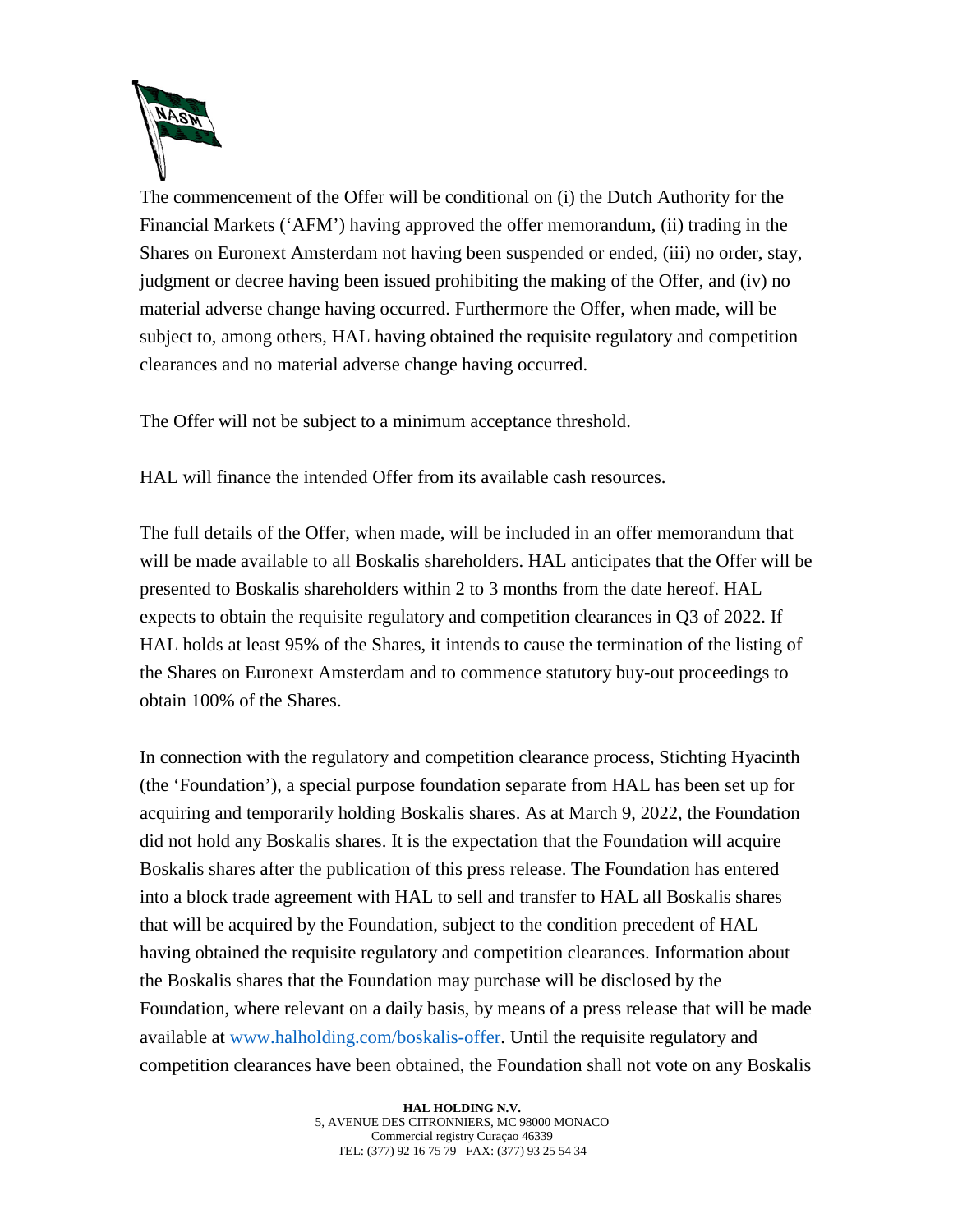

shares held by it and HAL will not vote on such percentage of the Boskalis shares held by it as equals the percentage of the outstanding shares in the capital of Boskalis held by the Foundation, so that HAL's relative voting power in the general meeting of Boskalis shall not increase prior to obtaining such clearances.

Kempen & Co is acting as the Foundation's financial broker.

NautaDutilh is acting as HAL's legal adviser.

HAL Holding N.V. March 10, 2022

07h15

This press release contains inside information relating to HAL Trust within the meaning of Article 7(1) of the EU Market Abuse Regulation.

The information in this press release is not intended to be complete. This press release is for information purposes only and does not constitute an offer, or any solicitation of any offer, to buy or subscribe for any securities. The distribution of this press release may, in some countries, be restricted by law or regulation. Accordingly, persons who come into possession of this document should inform themselves of and observe these restrictions. To the fullest extent permitted by applicable law, HAL disclaims any responsibility or liability for the violation of any such restrictions by any person. Any failure to comply with these restrictions may constitute a violation of the securities laws of that jurisdiction. HAL does not assume any responsibility for any violation of any of these restrictions. Any Boskalis shareholder who is in any doubt as to his or her position should consult an appropriate professional advisor without delay.

Certain statements in this press release may be considered forward-looking statements. These forward-looking statements speak only as of the date of this press release. By their nature, forward-looking statements involve risks and uncertainties because they relate to events and depend on circumstances that may or may not occur in the future, and HAL cannot guarantee the accuracy and completeness of forward-looking statements. A number of important factors, not all of which are known to HAL or are within its control, could cause actual results or outcomes to differ materially from those expressed in any forward-looking statement. Potential risks and uncertainties include, but are not limited to, receipt of the requisite regulatory and competition clearances without unexpected delays or conditions and the response to the Offer in the market place. HAL expressly disclaims any obligation or undertaking to publicly update or revise any

> **HAL HOLDING N.V.** 5, AVENUE DES CITRONNIERS, MC 98000 MONACO Commercial registry Curaçao 46339 TEL: (377) 92 16 75 79 FAX: (377) 93 25 54 34